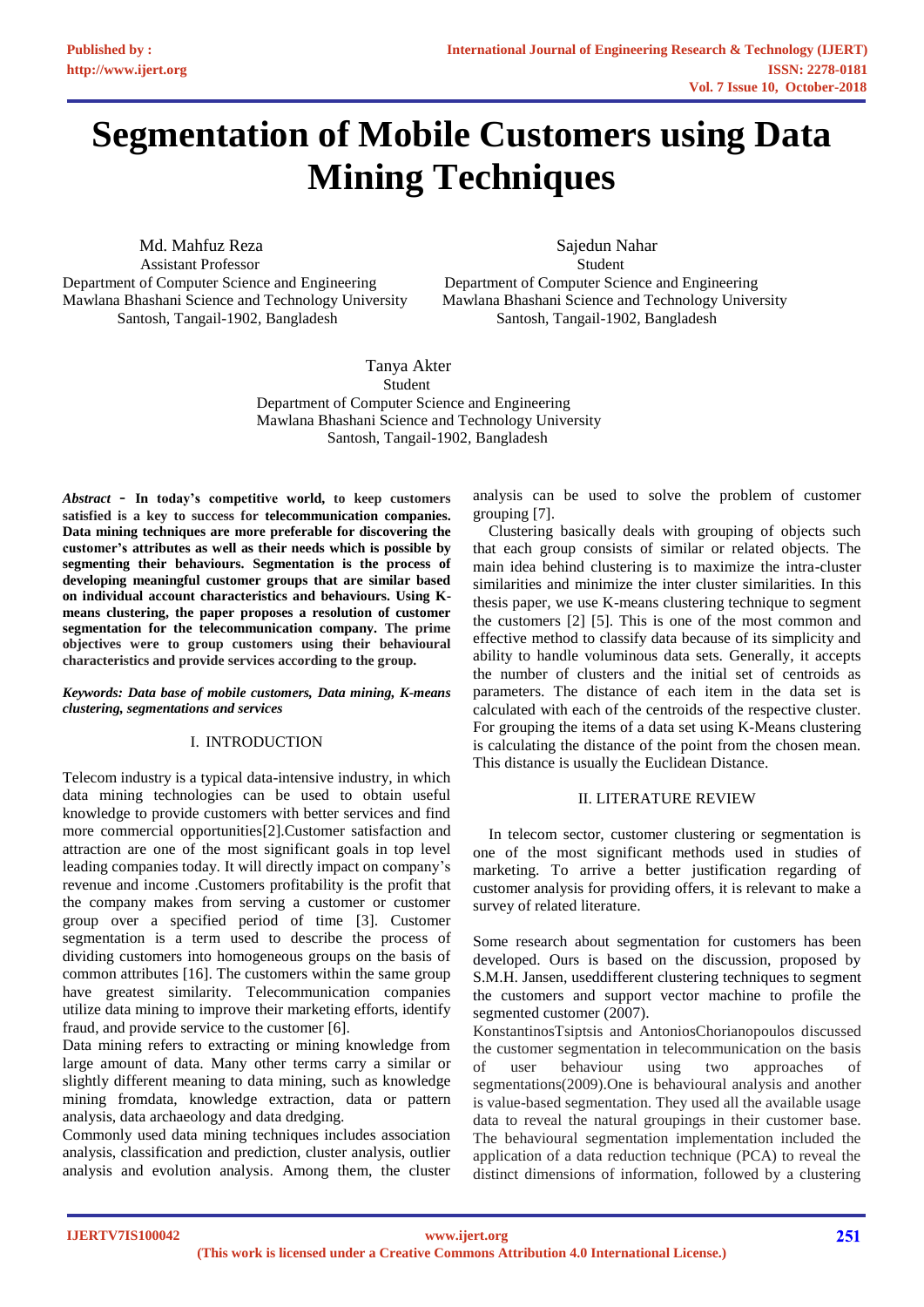technique to identify the segments. And value-based segmentation relies only on a single field. It does not need the application ofa data mining algorithm either. It only involves a simple sorting of records according to aprofitability index and an assignment to corresponding groups.

In 2017 3rd International Conference on Science and Technology - Computer (ICST) , AndryAlamsyah and BellaniaNurriz performed a business analysis "Monte Carlo Simulation and Clustering for Customer Segmentation in Business Organization" to support customer segmentation case . They applied clustering methods in one of the branches of Indonesia Telecommunication Company. They wanted to show a simulation to generate customer's income data for "Telkom Indonesia Makassar city".Furthermore, the simulation result data is used to supportcustomer segmentation analysis using the K-Means clustering.

#### III. THEORITICAL BACKGROUND

## *A.Data Mining*

Data mining is the process of searching and analyzing data in order to find implicit, but potentially useful information. It is a powerful tool, helpful to companies as it predicts customers[1]. There are some basic data mining tasks such as association rules, sequential pattern, clustering and classification.

## *B. Clustering*

The objective of cluster analysis is the organization of objects into groups, according to similarities among them[10]. The main idea behind clustering is to maximize the intra-cluster similarities and minimize the inter cluster similarities. K-Means algorithm is one of the common clustering processes based on centroid model.K-Means algorithmis a classical algorithm to solve the clustering problem [16]. The measure for the case in the cluster is represented by the meanvalue.

K-means works as follows:

1. Select the number of cluster. Let this number be K.

2. Pick K seeds as centroid of thecluster. The seeds may be picked randomly.

3. Compute the Euclidean distance of each object in the set from each of the centroids.

4. Allocate each object to the cluster it is nearest to based on distances computed in the previous step.

5. Compute the centroid of clusters by computing the means of the attribute values of cluster.

6. Check if the stopping criteria has been met, if yes go to stop.

7. else go to 3.

## *C. Segmentation*

Segmentation is a process to divide customersof a consumer or business market in groups based on someshared characteristics. There are various aspects on whichcustomer segmentation can be done such as demographic, behavioral, geographic and so on[3].

## IV. RESEARCH METHODOLOGY

This section describes in detail the research methodology including data collection, preparation, cluster analysis, segmentation, profiling, customer identification and service providing.



Fig. 1: Flow chart of customer segmentation

The first process is collecting the data from a telecom industry.

The attributes in our data set which is given below [6]:

TABLE I. DATASET ATTRIBUTES

| S.No. | Attribute names |
|-------|-----------------|
| 01    | Phone_Number    |
| 02    | Age             |
| 03    | <b>Sex</b>      |
| 04    | Network Type    |
| 05    | Daytime_Mins    |
| 06    | Evening_Mins    |
| 07    | Night_Mins      |
| 08    | Incoming_Mins   |
| 09    | Outgoing_Mins   |
| 10    | In-SMS          |
| 11    | Out_SMS         |
| 12    | Calls_Roaming   |
| 13    | Internet        |
| 14    | Hour            |

After we get the data,it needs to be cleaned and prepared the data.The pre-processing step contains several activities such as noise reduction,data cleaning, data integration and data reduction to get a better data form. The third process is segmenting the customers using cluster analysis.K-means is one of the most important and commonly used method fordividing the dataset into several clusters that requested[5]. The fifth process is analysing the result of the customers. Finally, we provide services to these customers.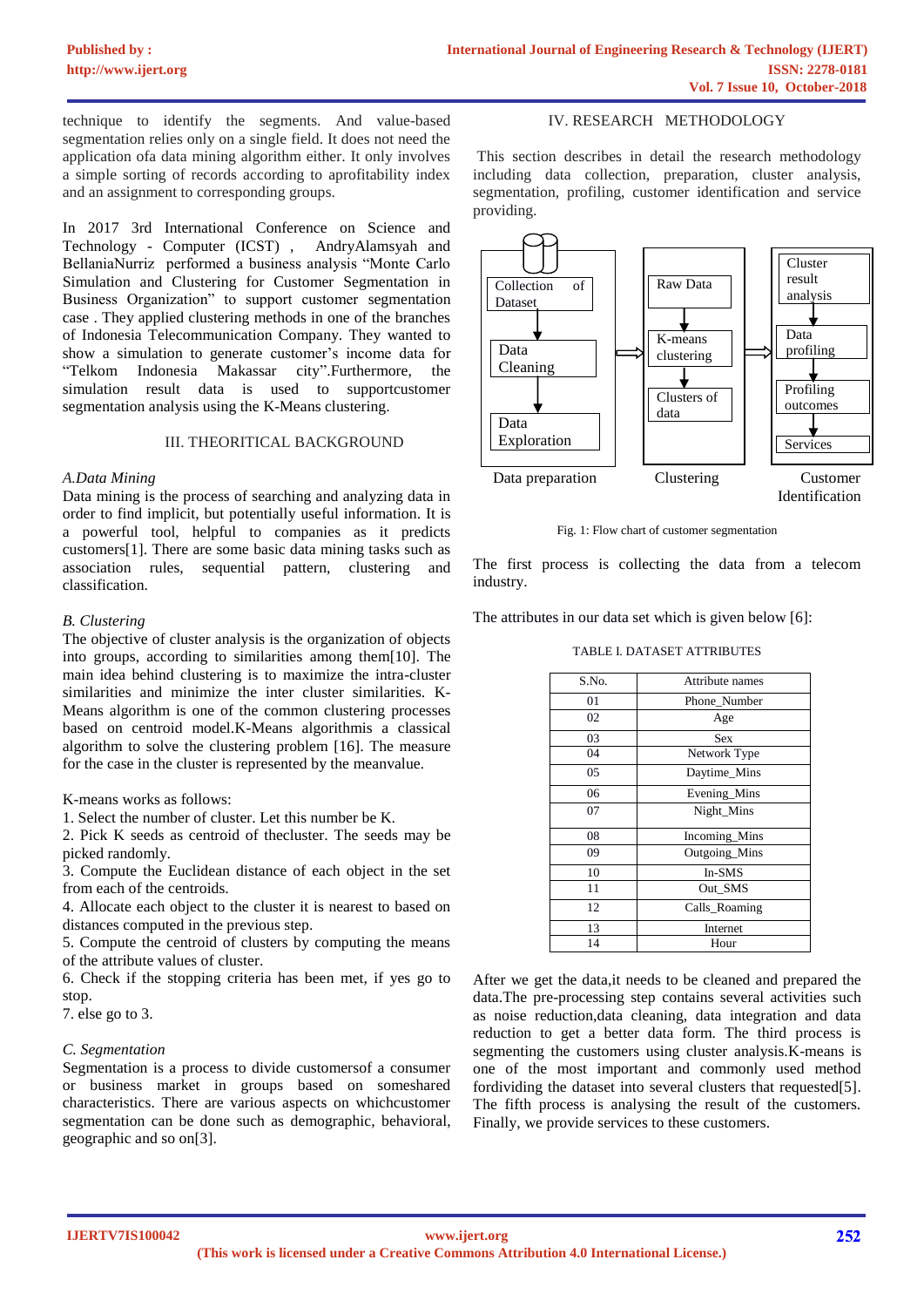## V. EXPERIMENT & RESULT

 We analyse fifteen days historical data of anonymized coded dataset, for protecting customer and company privacy. Implementation is done by using rstudio and oracle 11gR2 software.

## *A. Checking missing value:*

We will check whether any missing value exists or not in our data set. We have used R language for calculating missing value.

| Phone_Number | Age                   |                                        | sex Network_Type Daytime_Mins |        |
|--------------|-----------------------|----------------------------------------|-------------------------------|--------|
|              |                       |                                        |                               |        |
| Evening_Mins |                       | Night_Mins Incoming_Mins outgoing_Mins |                               | In_SMS |
|              |                       |                                        |                               |        |
|              | Out_SMS Calls_Roaming | Internet                               | Hour                          |        |
|              |                       |                                        |                               |        |

Fig. 2: Calculation of missing value

## *B.Data Exploration:*

Before clustering, data exploration should be done. We use oracle data miner (ODM) to explore the data.

| Name                 | Histogram        | Data Type       | Percent NULLs | <b>Distinct Values</b> | <b>Distinct Percent</b> | Mode          | Average | Median | Mn <sup>1</sup> |
|----------------------|------------------|-----------------|---------------|------------------------|-------------------------|---------------|---------|--------|-----------------|
| AGE.                 | <b>TELESCOPE</b> | <b>IARCHAR2</b> | 1.9802        | 141                    | 41.4141                 | 2S            |         |        |                 |
| <b>CALLS ROAMING</b> | and the          | VARCHAR2        | 1.9802        | 15                     | 15.1515                 | ٥             |         |        |                 |
| DAYTIME MINS         |                  | VARCHAR2        | 1.9802        | 45                     | 45.4545                 | 250           |         |        |                 |
| EVENING_MINS         | <b>Hornoca</b>   | VARCHAR2        | 1,9802        | 32                     | 32.3232                 | 400           |         |        |                 |
| <b>HOUR</b>          | II.              | VARCHAR2        | 1.9802        | 3                      | 3.0303                  | 6.00am-5.00pm |         |        |                 |
| <b>INCOMING MINS</b> |                  | VARCHAR2        | 1.9802        | 53                     | 53.5354                 | 600           |         |        |                 |
| <b>INTERNET</b>      |                  | VARCHAR2        | 1,9802        | 35                     | 35.3535                 | o             |         |        |                 |
| IN_SMS               | <b>Immune</b>    | VARCHAR2        | 1,9802        | $^{29}$                | 29.2929                 | 17            |         |        |                 |
| NETWORK TYPE         |                  | VARCHAR2        | 1.9802        |                        | 1.0101                  | 36            |         |        |                 |
| <b>NIGHT MINS</b>    | .                | VARCHAR2        | 1.9802        | 39                     | 39.3939                 | 200           |         |        |                 |
| OUTGOING MINS        |                  | VARCHAR2        | 1,9802        | 53                     | 53.5354                 | 600           |         |        |                 |
| <b>OUT_SMS</b>       |                  | VARCHAR2        | 1.9802        | 27                     | 27.2727                 | s             |         |        |                 |
| PHONE NUMBER         |                  | VARCHAR2        | 0.9901        | 100                    | 100                     | 8801710006894 |         |        |                 |
| SEX.                 |                  | VARCHAR2        | 1.9802        | 3                      | 3.0303                  | male          |         |        |                 |
|                      |                  |                 |               |                        |                         |               |         |        |                 |

Fig. 3: Data exploration

## *C. Structure of Dataset:*

Information of all attributes are included in this section.

| 'data.frame': 99 obs. of 15 variables: |                                                                      |
|----------------------------------------|----------------------------------------------------------------------|
|                                        | \$ Phone.Number : num 8.8e+12 8.8e+12 8.8e+12 8.8e+12 8.8e+12        |
|                                        | \$ Age : int 20 45 33 67 56 53 34 26 45 26                           |
|                                        | \$ sex : Factor w/ 3 levels "female", "femlae",: 1 3 3 3 1 3 3 3 1 1 |
|                                        | \$ Network. Type : Factor w/ 1 level "3G": 1 1 1 1 1 1 1 1 1 1       |
|                                        | \$ Daytime.Mins : int 250 420 580 210 280 300 580 1200 299 1160      |
|                                        | \$ Evening. Mins : int 220 500 450 250 400 430 450 700 400 420       |
|                                        | \$ Night.Mins : int 300 150 200 59 90 70 650 1000 90 600             |
|                                        | \$ Incoming. Mins: int 520 470 380 400 520 400 680 1600 389 1160     |
|                                        | \$ outgoing. Mins: int 250 600 850 119 250 400 1000 1300 400 1020    |
|                                        | \$ In. SMS : int 54 24 21 11 17 15 21 23 30 50                       |
|                                        | \$ out. SMS : int 32 0 4 0 2 5 4 12 33 30                            |
|                                        | \$ Calls. Roaming: int 003059003080050                               |
|                                        | \$ Internet : int 1024 0 0 0 0 400 0 5000 456 9067                   |
| S Hour                                 | : Factor w/ 3 levels "5.00pm-8.00pm",: 3 1 2 1 1 1 2 2 1 2           |
|                                        | Fig. 4: Structure of Dataset                                         |

## *D. Cluster Analysis:*

In this research, K-means clustering is used to group the customer for further segmentation.

K-means is a centroid based clustering in which the notion of similarity is derived by how close a data point is to the centroid of the cluster. The item is then assigned to the cluster with which the distance of the item.

K-means clustering with 3 clusters of sizes 17, 60, 22

Cluster means:

|                         |  |                                                     | Phone.Number - Age Daytime.Mins Evening.Mins Night.Mins Incoming.Mins |
|-------------------------|--|-----------------------------------------------------|-----------------------------------------------------------------------|
| 1 8.801750e+12 34.70588 |  |                                                     | 537.1765 423.9412 298.2353 617.8235                                   |
|                         |  |                                                     | 2 8.801722e+12 37.35000 563.2333 445.5667 246.2667 607.1833           |
|                         |  | 3 8.801778e+12 38.50000 541.4545 450.5909 242.5000  | 580.6818                                                              |
|                         |  | outgoing.Mins In.SMS Out.SMS Calls.Roaming Internet |                                                                       |
|                         |  | 1 635.6471 33.17647 28.70588 28.52941 1974.412      |                                                                       |
|                         |  | 2 639.7167 28.31667 18.10000 27.25000 1589.600      |                                                                       |
| 3 <sup>2</sup>          |  | 644,7727 27.18182 18.90909 31.50000 1475.045        |                                                                       |
|                         |  | Fig. 5: Centroid information                        |                                                                       |
|                         |  |                                                     |                                                                       |

We segment the "Hour" attribute into three time periods. This are-

- Attribute Daytime. Mins denotes the period 6.00am-5.00pm.
- Attribute Evening. Mins denotes the period 5.00pm-8.00pm.
- Attribute Night. Mins denotes the period 8.00pm 6.00am.

## *E. Profiling*

We profile the customers using hour attribute. This hour attribute will provide segments. The figure given below distributes the hour profile of each cluster.

|                    | 123     |     |  |
|--------------------|---------|-----|--|
| 5.00pm-8.00pm 8 25 |         | - 8 |  |
| 6.00am-5.00pm      | 7 30 11 |     |  |
| 8.00pm-6.00am      | 25      | -3  |  |

Fig. 6: The hour profile of each cluster

## F. *Relativity*

Relationship among Daytime.Mins, Evening.Mins and Night. Mins customers are given below:



Fig. 7: Relativity in Daytime.Mins, Evening.Mins, Night.Mins

By examining the values of the each cluster we can determine the profitability of the customer. By analysing above figure 6 we can determine cluster 2 is the most profitable customer. Cluster 1 includes low profitable customers. So, we can decide:

Cluster 2: High profitable customers. Cluster 3: Profitable customers. Cluster 1: Low profitable customers.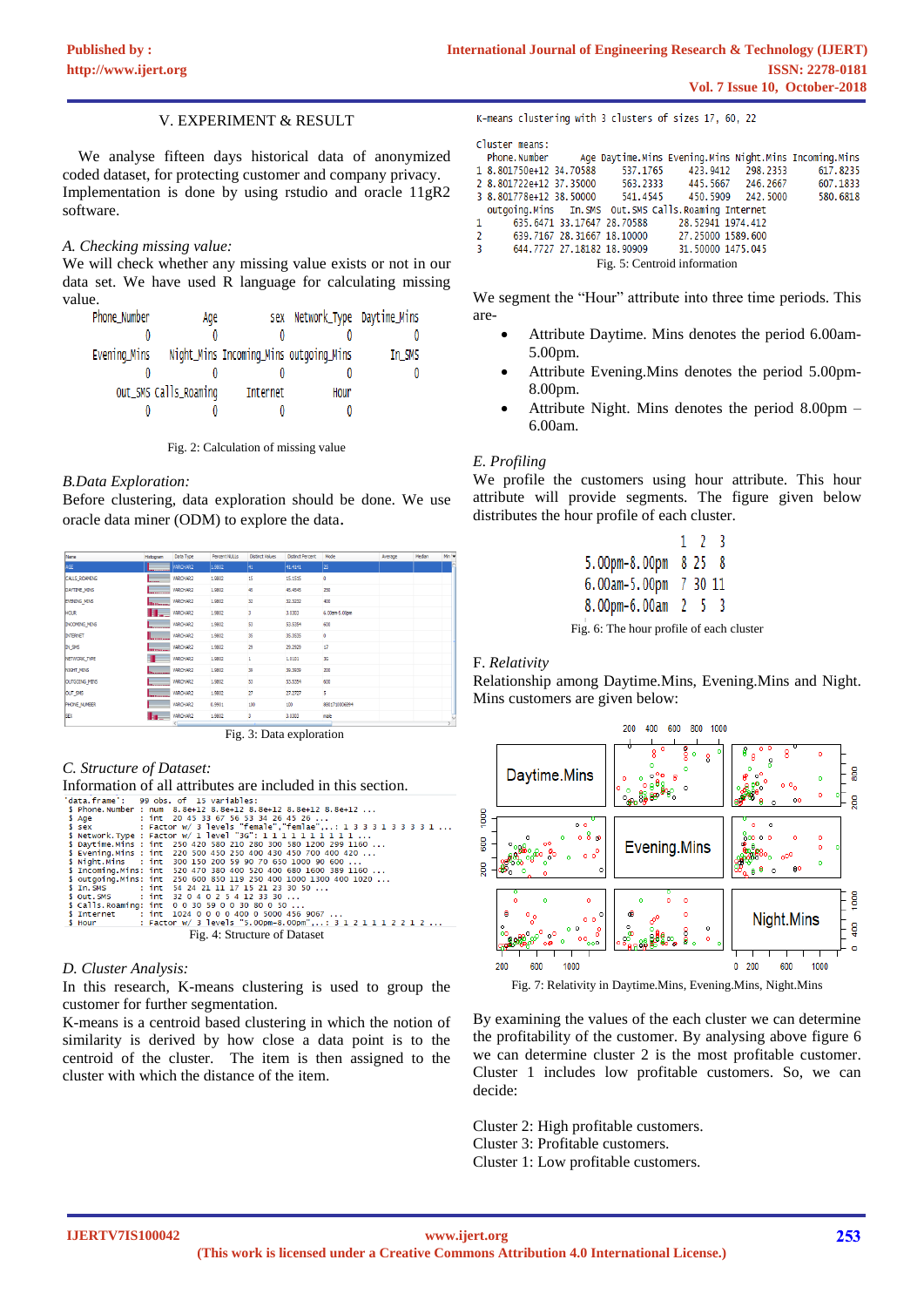Cluster 2 contains both Daytime. Mins and Evening. Mins attributes.

| Attributes: 12 out of 12 |                                 |               |         |               |      |          |
|--------------------------|---------------------------------|---------------|---------|---------------|------|----------|
| Attribute                | Histogram                       | Confidence(%) | Support | Mode          | Mean | Variance |
| CALLS ROAMING            |                                 | 66.6667       | 44      | lo            |      |          |
| <b>OUTGOING MINS</b>     | بمعصبه والقفون ببايته بأقصف معص | 62.5000       | 51      | 250           |      |          |
| AGE                      | المبالعا عبادا للسمين واللعب    | 60.0000       | 51      | 56            |      |          |
| NIGHT MINS               | استسلسلهما                      | 60,0000       | 41      | 100           |      |          |
| <b>INCOMING MINS</b>     |                                 | 59.1837       | 51      | 400           |      |          |
| <b>INTERNET</b>          | <b>BERTH CONTRACTOR</b>         | 52.6316       | 46      | 0             |      |          |
| <b>HOUR</b>              |                                 | 50.0000       | 41      | 5.00pm-8.00pm |      |          |
| <b>OUT SMS</b>           | المطمطين                        | 44,0000       | 48      | ٥             |      |          |
| DAYTIME MINS             | ويتمسح والباها والمأمة ويستنبذ  | 40.9091       | 44      | 250           |      |          |
| EVENING MINS             | عسماه والمتعاقبات ومس           | 35.0000       | 45      | 400           |      |          |
| IN SMS                   | ليستلب<br>المعامستانيا          | 33.3333       | 47      | 15            |      |          |
| <b>SEX</b>               | m                               | 0.0000        | 51      | male          |      |          |

Fig. 8: Information of Evening. Mins user

| Attributes: 12 out of 12 |                              |               |         |               |      |          |
|--------------------------|------------------------------|---------------|---------|---------------|------|----------|
| Attribute                | <b>Histogram</b>             | Confidence(%) | Support | Mode          | Mean | Variance |
| NIGHT MINS               | daddisonnaboacticationn      | 75.0000       | 35      | 200           |      |          |
| AGE                      | <b>International Advisor</b> | 72.0000       | 39      | 25            |      |          |
| DAYTIME_MINS             | سياتا المستمعا ماتسا فتأتانا | 66.6667       | 50      | 511           |      |          |
| <b>INTERNET</b>          | <b>ROOM AND CONTRACTOR</b>   | 65.0000       | 40      | ٥             |      |          |
| <b>HOUR</b>              |                              | 50.0000       | 50      | 6.00am-5.00pm |      |          |
| OUT_SMS                  | واللواق المتمت               | 44,0000       | 48      | 12            |      |          |
| <b>OUTGOING_MINS</b>     | فلغما وواست والمتحد          | 43,4783       | 50      | 600           |      |          |
| <b>INCOMING MINS</b>     | متسحس والمستحضر ومستحدث      | 40.0000       | 50      | 600           |      |          |
| <b>EVENING MINS</b>      | بالمستانية أنبهتمهم          | 40.0000       | 43      | 400           |      |          |
| <b>IN SMS</b>            | ۳.<br>aaaltaramaa            | 38.0952       | 44      | 21            |      |          |
| <b>CALLS ROAMING</b>     |                              | 25,0000       | 40      | o             |      |          |
| <b>SEX</b>               |                              | 0.0000        | 49      | male          |      |          |

Fig. 9: Information of Daytime.mins user

By understanding profitability and attributes of customers, companies can make decisions to improve their services.Companies need to serve better service by handling above discussed customer category. After grouping the customers then we provide services among them.

Services provided for Daytime users:

- On-net call time offers.
- Bundle offers.
- Bonus offers.
- Offers for news, games facility.

Services provided for Evening time users:

- FnF offers.
- Special call rate offers.
- SMS bundle offers.
- Provides with new technology services like internet offers.

We can't ignore medium and low profitable customers. Because they are part of the companies' profit. One day they can be loyal customer. So, companies have to concern about them.

# VI. CONCLUSION & FUTURE WORK

*A. Conclusion*

Latterly, the mobile telecommunication marketplace is highly competitive. Increasing the number of customers is the main challenge in modern telecommunication industry[4]. In this paper, we have shown that through the use of customer segmentation,a telecommunication company can easily attract its customers with right products and services[6]. This also helps in offering packages, offers and bundles for customers.

So, companies must realize the grandeur of customer segmentation and profiling the customer's behaviour to achieve better results by narrowing customer segments.The cluster analysis is able to solve customer segmentation problem[18]. This paper adopts the K-means clustering method to resolve a analysis of telecom customer segmentation. Practical results indicate that the analysis of customer segmentation for telecom sector is effective and successful[2]. The business objective was to group customers in terms of their behavioural characteristics and provides services according to the group considering which customers are profitable for the company.In other words, we theoretically discuss about the utilization of data mining algorithm for serving with suitable offers to the customers.

## *B.Future work*

For future research we can predict the risk customer using association rules..In future, we can find accuracy of all customers using churn prediction. Also we can include studying the performance of clustering with applying the behaviour of revenue.

## REFERENCES

- [1] S.M.H. Jansen, "*Customer Segmentation and Customer Profiling for a Mobile Telecommunications Company Based on Usage Behavior: A Vodafone Case Study,*"pp 8-13, 17July 2007.
- [2] CaiQiuru, Lua Ye, Xi Haixu, Liu Yijun, Zhu Guangping. "*Telecom Customer Segmentation Based on Cluster Analysis,*"inprceedings of International Conference on Computer Science and Information Processing (CSIP), 2012:IEEE.
- [3] A. S. M. Shahadat Hossain , "*Customer Segmentation using Centroid Based and Density Based Clustering Algorithms,*"in proceedings of the 3rd International Conference on Electrical Information and Communication Technology (EICT), 7-9 December 2017, Khulna, Bangladesh:IEEE.
- [4] AnahitaNamvar, Mehdi Ghazanfari, Mohsen Naderpour, "*A Customer Segmentation Framework for Targeted Marketing in Telecommunication,*"in proceedings of 12th International Conference on Intelligent Systems and Knowledge Engineering (ISKE),2017:IEEE.
- [5] AndryAlamsyah, BellaniaNurriz , "*Monte Carlo Simulation and Clustering for Customer Segmentation in Business Organization,*"in proceedings of the 3rd International Conference on Science and Technology- Computer (ICST),2017:IEEE.
- [6] Salar Masood, Moaz Ali, Faryal Arshad, Ali Mustafa Qamar, Aatif Kamal, Ahsan Rehman, "*Customer Segmentation and Analysis of a Mobile Telecommunication Company of Pakistan using Two Phase Clustering algorithms,*" 2013: IEEE.
- [7] ZHANGYihua, "*Vip Customer Segmentation Based on Data Mining in Mobile-communications Industry*," in proceedings of The 5th International Conference on Computer Science & EducationHefei, China. August 24–27, 2010: IEEE.
- [8] HasanZiafat, Majid Shakeri, "*Using Data Mining Techniques in Customer Segmentation,*" in proceedings of HasanZiafat Int. Journal of Engineering Research and Applications, Vol. 4, Issue 9( Version 3), September 2014, pp.70-79.
- [9] Prof. TejalUpadhyay, "*Customer Profiling and Segmentation using Data Mining Techniques,*"vol.7, no.2, march 2016-sept 2016,pp 65- 67 [online] Available:www.csjournalss.com.
- [10] Mali, K., "*Clustering and its validation in a symbolic framework. Patt. Recogn*," Lett., vol. 24 (2003), pp. 2367-2376.
- [11] Anshul Arora ,Dr. Rajan Vohra, "*Segmentation of Mobile Customers for Improving Profitability Using Data Mining Techniques*," in the proceedings of (IJCSIT) International Journal of Computer Science and Information Technologies, Vol. 5 (4) , pp 5241-5244,2014.